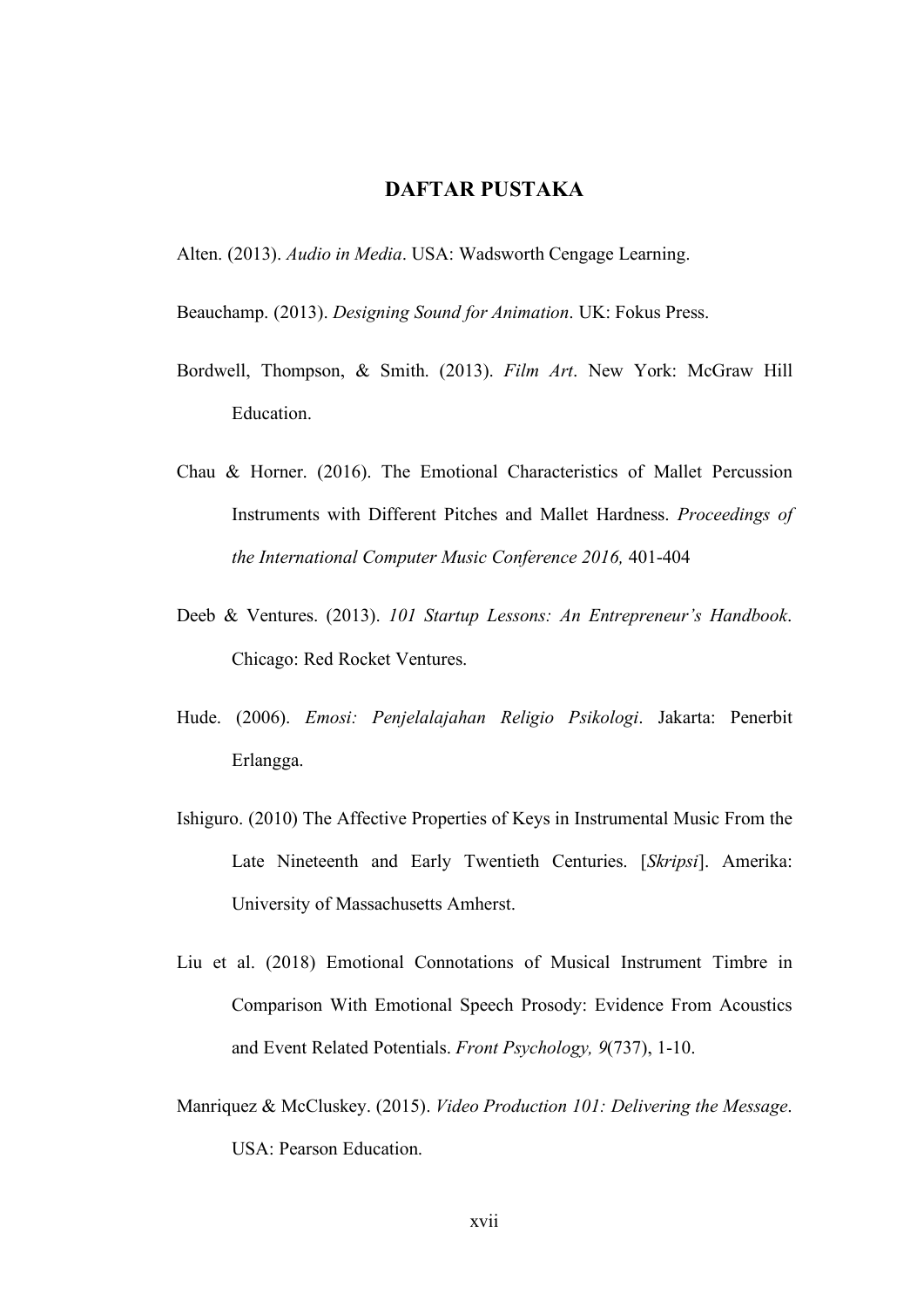- McPerson et al. (2014). The Role of Emotion in Musical Improvisation: An Analysis of Structural Features. *Plos One,* 9(8), 1-11
- Ni'matuzahroh & Prasetyaningrum. (2018). *Observasi: Teori dan Aplikasi dalam Psikologi*. Malang: Penerbit Universitas Muhammadiyah Malang.
- Pritandhari & Ratnawuri. (2015). Evaluasi Penggunaan Video Tutorial Sebagai Media Pembelajaran Semester IV Program Studi Pendidikan Ekonomi Universitas Muhammadiyah Metro. *Jurnal Pendidikan Ekonomi UM Metro, 3*(2), 11-20.
- Putri & Efendi. (2019). Efektivitas Video Tutorial dalam Meningkatkan Keterampilan Membuat Pop Up Photo Bagi Anak Tunarungu. *Journal Residu, 3*(21), 1-6.
- Quintelier, Vanhoof & Maeyer. (2018). Understanding the Influence of Teacher's Cognitive and Affective Responses Upon School Inspection Feedback Acceptance. *Educational Assessment, Evaluation and Accountability, 30*(1), 399-431.
- Sarrazin. (2016). *Music and the Child*. Brockport: State University of New York Libraries.
- Sonnenschein. (2001). *Sound Design (The Expressive Power of Music, Voice, and Sound effect in Cinema)*. USA: Michael Wiese Productions.
- Sweetow. (2011). *Corporate Video Production: Beyond the Board Room (And out of the Bored Room)*. New York: Routledge.